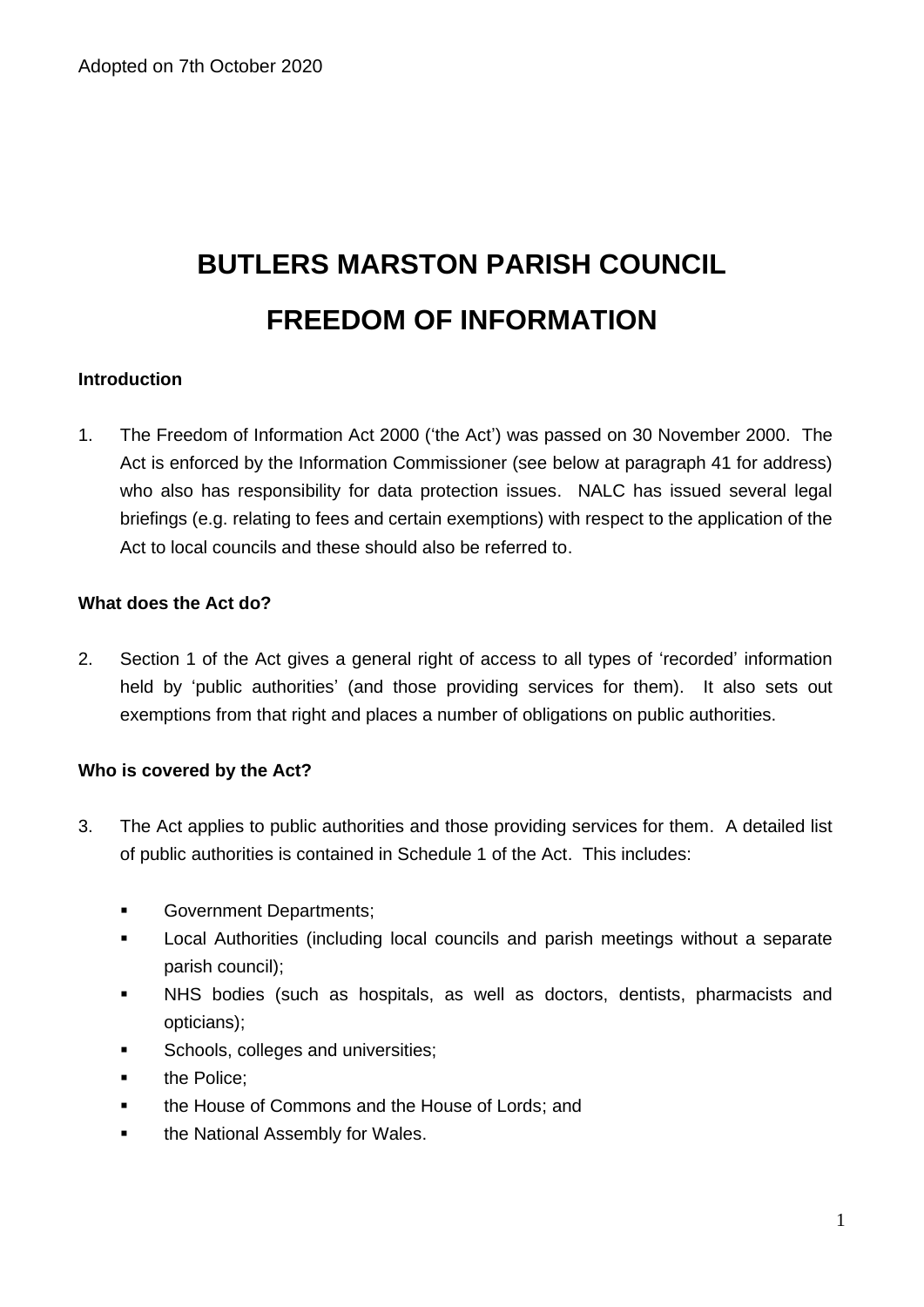4. Schedule 1 also contains a long list of other public bodies ranging from various official advisory and expert committees, to regulators and organisations such as the Post Office, National Gallery and the Parole Board. There is a provision in the Act for other authorities to be named at a later date and for organisations to be named as public authorities for relevant parts of their work.

## **When did the Act come into force?**

- 5. The Act was brought fully into force on 1 January 2005. As explained later in this note, public authorities have two main responsibilities under the Act. Pursuant to s.19 of the Act, they have to produce a 'publication scheme' (effectively a guide to the information they hold which is publicly available) and they have to deal with individual requests for information. Pursuant to Freedom of Information Act 2000 (Commencement No.2 and No.3) Orders (SI.2002/2812 and SI.2003/2603), the duty to adopt a publication scheme was imposed, according to the following timetable:
	- 30 November 2002 Government Departments, House of Commons, House of Lords, other public bodies and offices);
	- 28 February 2003 Local Authorities (including local councils and parish meetings without a separate parish council);
	- 30 June 2003 Police;
	- 31 October 2003 public authorities under Part III of the Act i.e. National Health Service;
	- 29 February 2004 Educational institutions;
	- 30 June 2004 remaining public authorities.
- 6. The important date for local authorities was therefore 28 February 2003. All public authorities were required to deal with individual requests for information from 1 January 2005, when the individual right of access came into force.

# **The right to information**

# *a) New rights*

7. Individuals already had the right to access information about them ('personal data') which was held on computer, and in some paper files, under the Data Protection Act 1998. This was known as the 'subject access right'.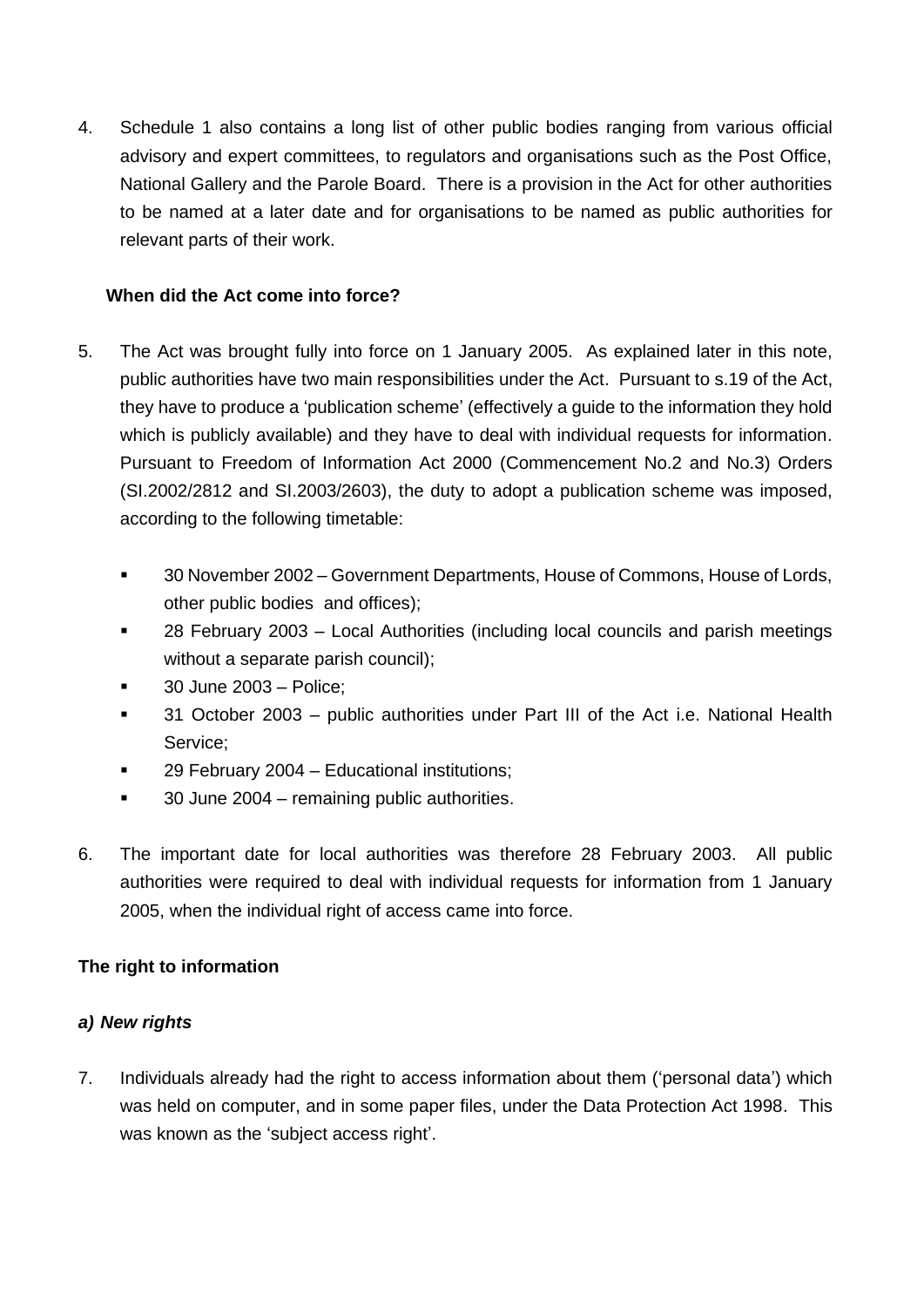- 8. As far as public authorities are concerned, the Freedom of Information Act extended this right to allow access to all the types of information held, whether personal or non-personal. This included information about third parties, although a public authority has to take account of the Data Protection Act 1998 before releasing any personal information.
- 9. S.1(1) of the Act gives applicants two related rights:
	- to be told whether the information exists, and
	- to receive the information
- 10. The right to access information held by public authorities can be exercised by anyone; both natural and legal persons (e.g. a corporate body), worldwide. Applicants are able to exercise their right of access to the information held by public authorities. They are able to ask for information recorded both before and after the Act was passed (i.e. it is fully retrospective).

# *b) Making a request*

- 11. Applicants are not required to mention either the Freedom of Information Act or the Data Protection Act when making a request for information. However, the request must be in writing, in a legible form and capable of being used for subsequent reference. A request by email will suffice. A charge may be made for dealing with the request. The details of the charging regime are set out in the Freedom of Information and Data Protection (Appropriate Limit and Fees) Regulations 2004 (SI.3244). Earlier in 2007, the government issued two consultations in respect of a revised fee structure. Taking account of the range of responses received; in October 2007 the Government announced that it had decided to make no changes to the existing fees regulations.
- 12. In accordance with s.11 of the Act, where possible, information must be provided to the applicant in the manner requested. This may be in the form of a copy or summary, or the applicant may ask to inspect the record. Applicants are not entitled to information to which any of the exemptions in the Act applies. However, information covered by an exemption may still be released if it is in the public interest to do so. (Exemptions and the issue of public interest are considered in detail later in this note).
- 13. S.10 of the Act requires public authorities to respond to requests promptly but no later than 20 working days following its receipt. A public authority may ask for further information which it reasonably requires in order to identify and locate the information requested. Where a public authority issued a fees notice, the applicant has 3 months to pay. S.9(2) of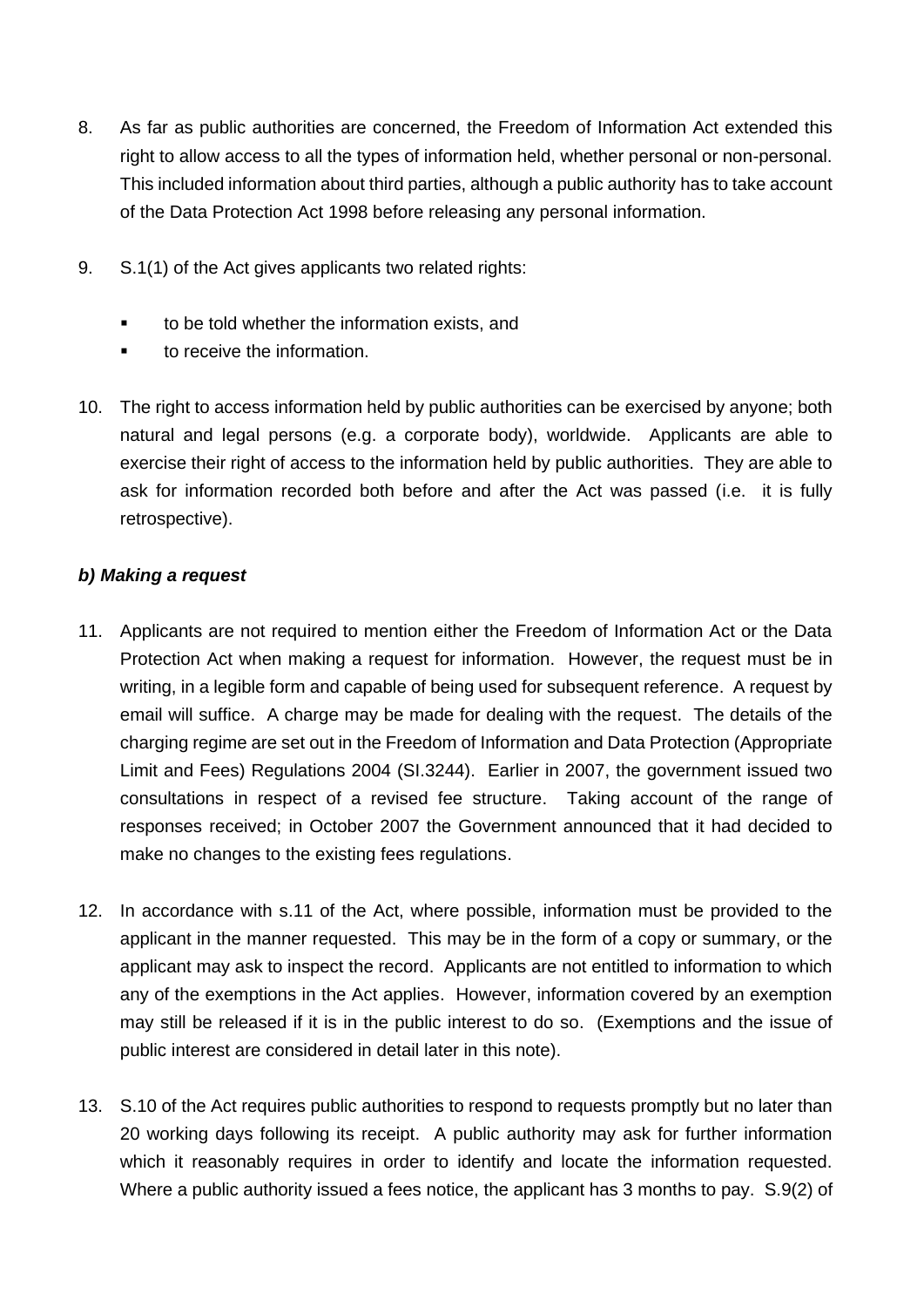the Act provides that if the payment is not made within this time, the public authority does not have to answer the request.

# **Responsibilities for public authorities**

## *a) Publication Schemes*

- 14. The Act places a duty on public authorities to adopt and maintain publication schemes which must be approved by the Information Commissioner. Such schemes must set out:
	- the types of information the authority publishes,
	- the manner in which the information is published, and
	- details of any charges.
- 15. Once approved, it will be up to the authority to decide how to publish its scheme. S.19 requires public authorities to review publication schemes periodically. In deciding what information should be included in the scheme, public authorities must have regard to the public interest in allowing access to information and the public interest in the publication of reasons for decisions made by the authority. Schemes may either be designated for particular bodies or may be generic. Model schemes, for groups of similar bodies (such as local councils) may also be approved by the Commissioner.
- 16. Information is exempt from the Act if it is accessible to the applicant by other means (s.21 refers). Where information is already accessible because it is covered by the authority's publication scheme, the authority will not then be required to provide the information in response to an individual request.
- 17. The Information Commissioner works with groups of public authorities (including NALC) to develop guidance on what should be included in publication schemes. The last publication scheme applicable to local councils and parish meetings without a separate parish council was developed in 2008 and had to be adopted by 31 December 2008. Please see NALC legal briefings issued in 2008 for further information.

# *b) Responding to requests*

- 18. The process of making a request is outlined, from the perspective of the applicant above.
- 19. Before a public authority is required to respond, a request has to satisfy certain conditions, for example: it must be in permanent form and must include sufficient information to enable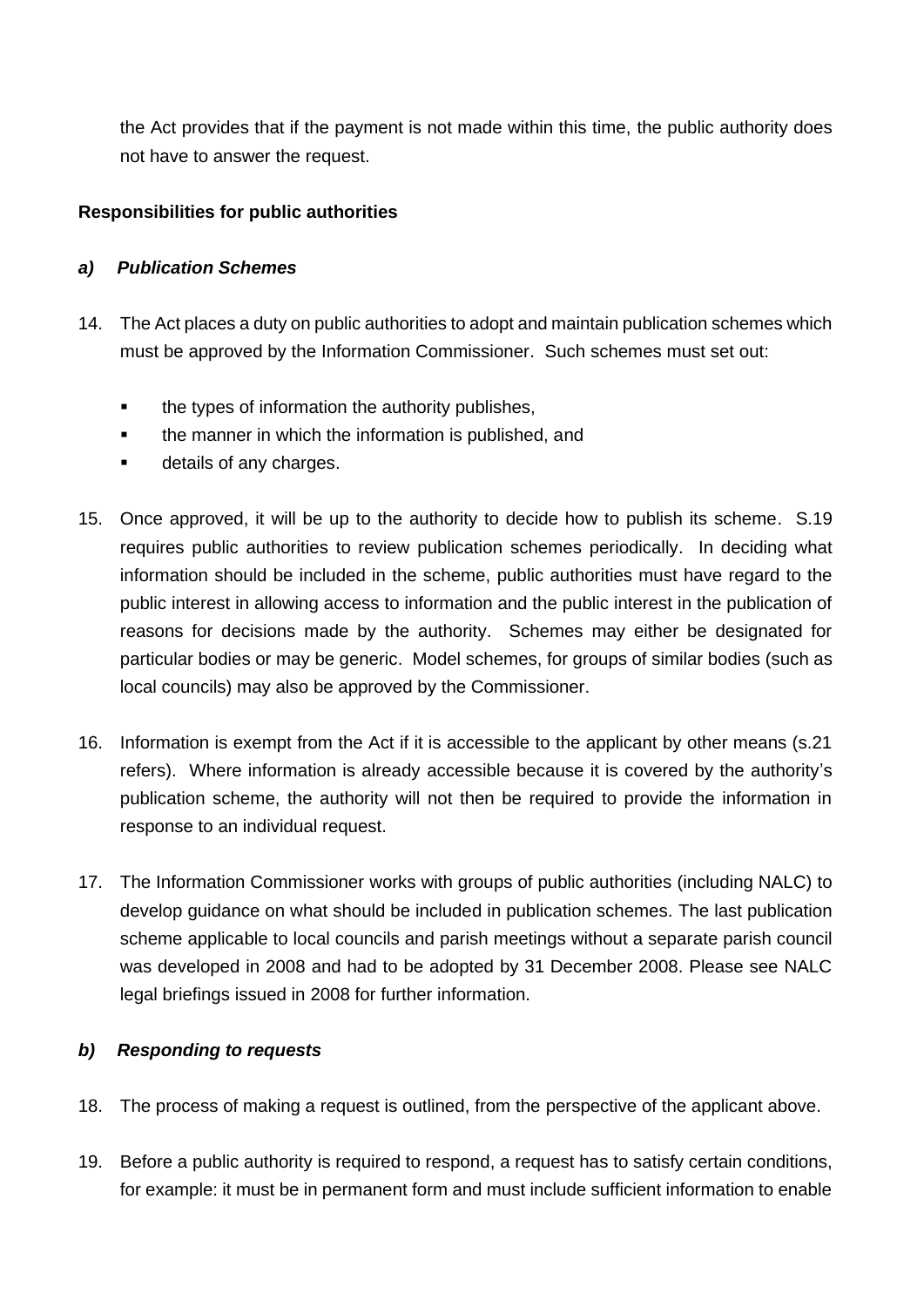the authority to identify the information requested (s.8). Authorities do not have to comply with 'vexatious' requests or 'repeated requests' if the authority has recently responded to an identical or substantially similar request from the same person (s.14). However, public authorities are under a duty to provide advice and assistance to anyone making a request (s.16). Further guidance on this duty is set out in the Secretary of State's Code of Practice (see below).

- 20. A public authority may charge a fee for dealing with a request. This is calculated according to the 'Fees Regulations'. An authority is not required to comply with a request if to do so means exceeding a cost limit set out in the Regulations. This is £450 for local authorities. However, in such cases the authority may still charge for providing the information, but will have to calculate the fee according to regulations created for that purpose.
- 21. All information, not covered by an exemption, must be released to the applicant within 20 working days of receiving the request. Where possible the authority must respond in the manner specified by the applicant (for example, by providing a summary, copy or allowing inspection of a record). Where an authority decides not to release the information requested, because it considers an exemption applies, it must, pursuant to s.17 of the Act give reasons for its decision and must inform the applicant if he /she has a right to complain to the public authority about the handling of the request (e.g. through a complaints or other procedure and give details of the procedure), or state that there is no procedure, and of his/her right to complain to the Information Commissioner. In cases where an exemption applies, but an authority is then required to release the information because it is in the public interest to do so, it must disclose the information requested "within a reasonable timescale".
- 22. The Information Commissioner has developed guidance on the above procedures.

#### **The Public Interest**

23. In the majority of cases where an exemption applies, to some or all of the information requested, the public authority has to consider whether it must override the exemption because it is in the public interest to release the information. This public interest test involves considering the circumstances of each particular case and the exemption that covers the information. The balance lies in favour of disclosure, in that information can only be withheld if the public interest in withholding it is greater that the public interest in releasing it.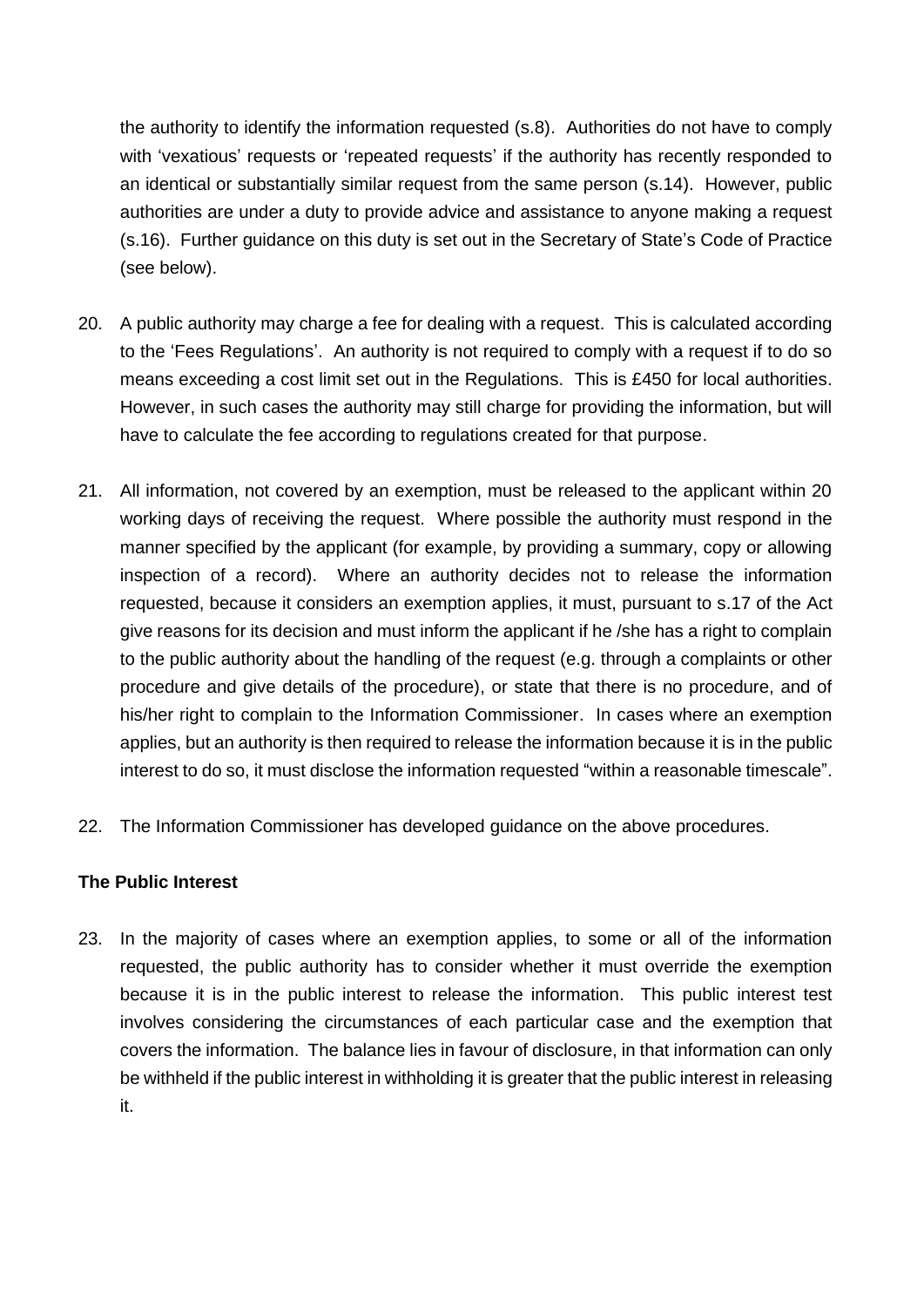# **The Exemptions**

- 24. Whilst the Act creates a general right of access to information held by public bodies, it then sets out 23 exemptions where that right is either disapplied or qualified. The categories of exemption are described below.
- 25. Apart from vexatious or repeated requests, to which an authority need not respond, there are two general categories of exemptions: those where, even though an exemption exists, a public authority has a duty to consider whether disclosure is required in the public interest and those where there is no duty to consider the public interest.

## *a) Exemptions where the public interest test applies ("qualified exemptions")*

- 26. The majority of exemptions fall into this category:
	- s.22 Information intended for future publication;
	- s.24 National security (other than information supplied by or relating to named security organisations, where the duty to disclose in the public interest does not arise);
	- **■** s.26 Defence:
	- **■** s.27 International relations;
	- s.28 Relations within the United Kingdom;
	- s.29 The economy;
	- s.30 Investigations and proceedings conducted by public authorities;
	- s.31 Law enforcement;
	- s.33 Audit Functions;
	- s.35 Formulation of government policy, etc;
	- s.36 Prejudice to effective conduct of public affairs (except information held by the House of Commons or the House of Lords);
	- s.37 Communications with Her Majesty, etc and honours;
	- s.38 Health and Safety;
	- s.39 Environmental information;
	- s.40 Personal information of a third party (i.e. not data relating to the requester). An exemption will stand or fall on whether disclosure of the information to a member of the public would be 'unfair', taking into account all the circumstances involved, in particular how the information was obtained; the likely expectations of the data subject regarding the disclosure of the information; the effect which disclosure would have on the data subject; and the public interest in disclosure of the information. If disclosure of personal data to a member of the public would be 'unfair' then the request is likely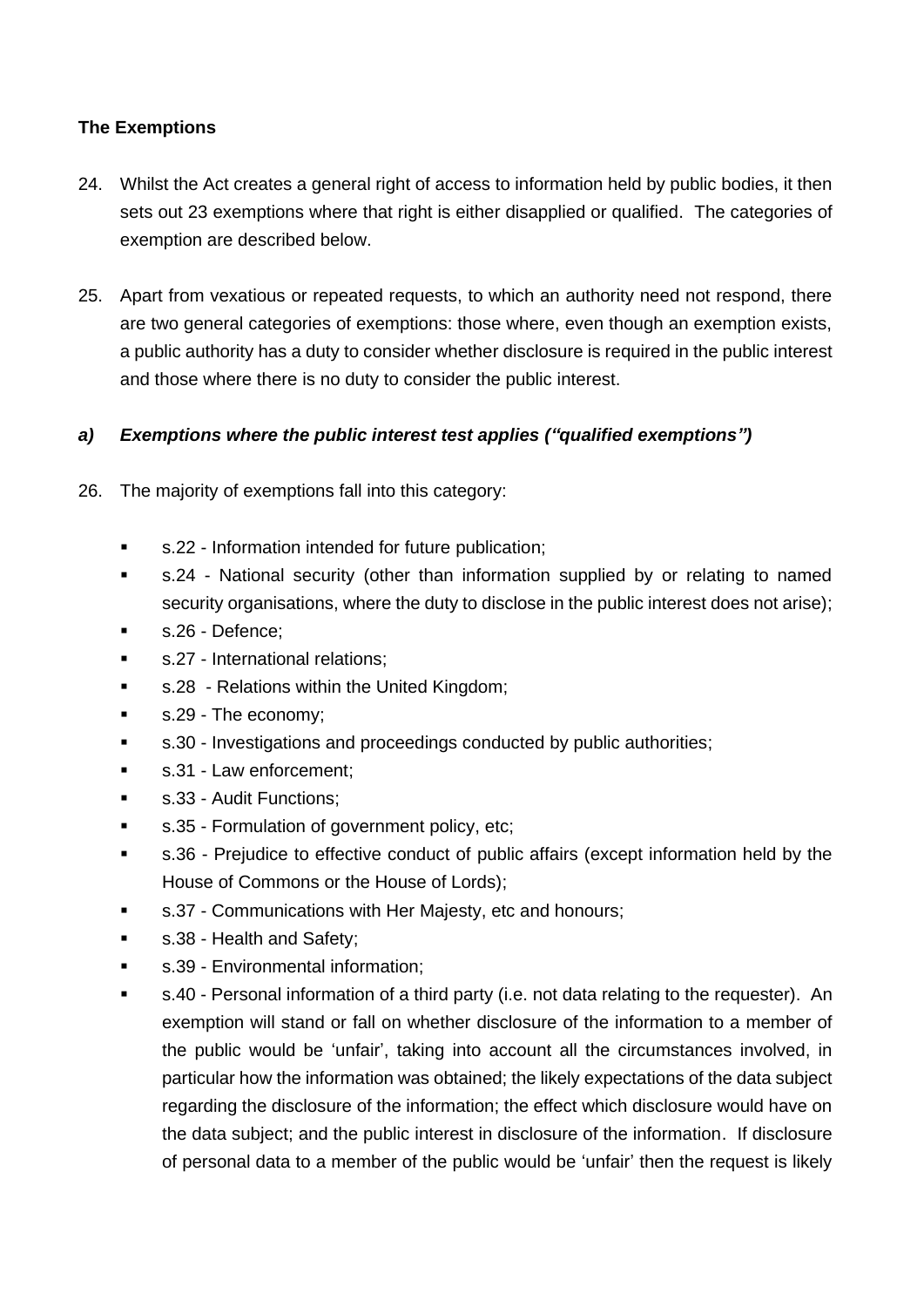to need to be refused under the Freedom of Information Act insofar as it relates to that personal data.

- ▪s.42 Legal Professional Privilege; and
- ■s.43 Commercial interests.

To establish that the information falls within the terms of a qualified exemption, it is necessary to consider whether the public interest nevertheless requires that the information should be released. The central question to consider is "Does the public interest in withholding the information outweigh the public interest in disclosing the information? "

27. Where a public authority considers that the public interest in withholding the information requested outweighs the public interest in releasing it, the authority must inform the applicant of its reasons, unless to do so would mean releasing the exempt information. The powers of the Commissioner in respect of disclosures in the public interest are considered later in this note.

## *b) The 'Absolute Exemptions'*

- 28. There are exemptions where, if the exemption applies, it is not necessary to go on to consider disclosure in the public interest:
	- s.21 Information accessible to applicant by other means;
	- s.23 Information supplied by, or relating to, bodies dealing with security matters;
	- s.32 Court records etc;
	- s.34 Parliamentary privilege;
	- s.36 Prejudice to effective conduct of public affairs (only applies to information held by House of Commons or House of Lords);
	- s.40 Personal information (where the applicant is the subject of the information, the applicant already has the right of 'subject access' under the Data Protection Act 1998; where the information concerns a third party and disclosure would breach one of the Data Protection Principles or if disclosure would contravene a notice received under section 10 of the DPA (the right to prevent processing likely to cause damage or distress); or if the person who is the subject of the data would not be entitled to access to it under the DPA access regime because one of the DPA subject access exemptions would apply.
	- s.41 Information provided in confidence;
	- s.44 Prohibitions on disclosure where a disclosure is prohibited by an enactment or would constitute contempt of court;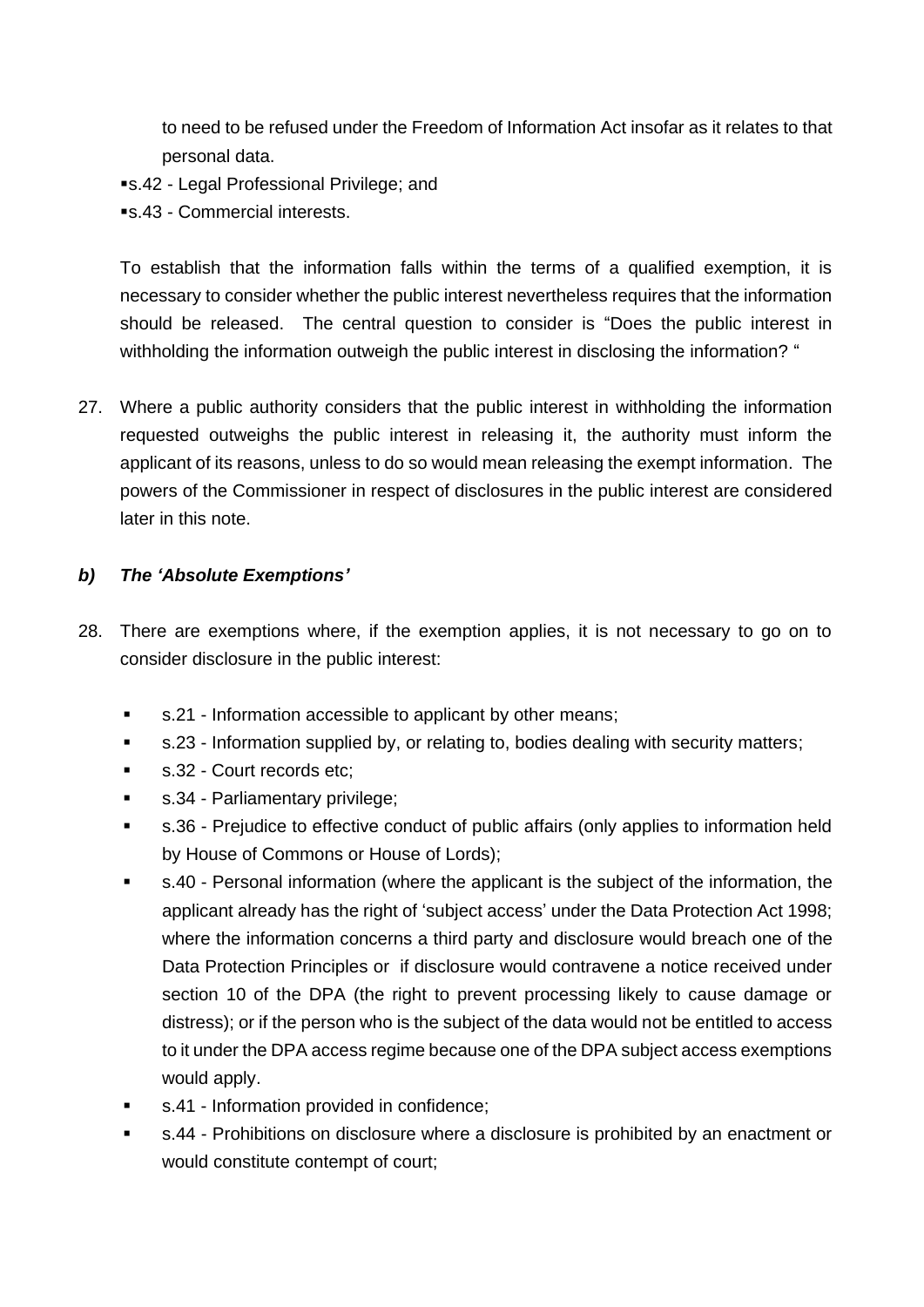# **Secretary of State Codes of Practice**

- 29. Two Codes of Practice have been issued under the Act. They were issued by the Secretary of State (pursuant to powers under s.45) in November 2004. This gives guidance as to the practice which public authorities should follow in discharging their duty to provide access to information held by them. In particular the Secretary of State's Code of Practice gives guidance on:
	- the provision of advice by public authorities to those making requests for information;
	- the transfer of requests by one public authority to another;
	- consultation with third parties, to whom the information requested relates to who may be affected by its disclosure;
	- the inclusion in contracts entered into by the public authorities of terms relating to the disclosure of information; and
	- the development of procedures for handling complaints from applicants.
- 30. The Secretary of State's Code of Practice is intended to give guidance on the practical steps to be taken by public authorities to ensure compliance with requests for information. The Code makes different provisions for different public authorities and may be varied from time to time.
- 31. The Secretary of State has a duty to consult with the Information Commissioner before amending his Code of Practice. If it appears to the Information Commissioner that a public body has failed to comply with the provisions of the Code then he has the power to serve a "practice recommendation" setting out the steps to be taken to ensure future compliance (s.48).

# **The Lord Chancellor's Code of Practice**

- 32. The second Code of Practice was issued by the Lord Chancellor in November 2002 (pursuant to powers under s.46) has two basic functions:
	- To give advice to public authorities as to desirable practice in record keeping. Without good records management compliance with the Acts provisions will be very difficult. It will for example, be difficult to devise a comprehensive publication scheme without knowing what information is held by the authority. Similarly it will be difficult to respond in a timely manner to individual requests for information without knowing where the information is held.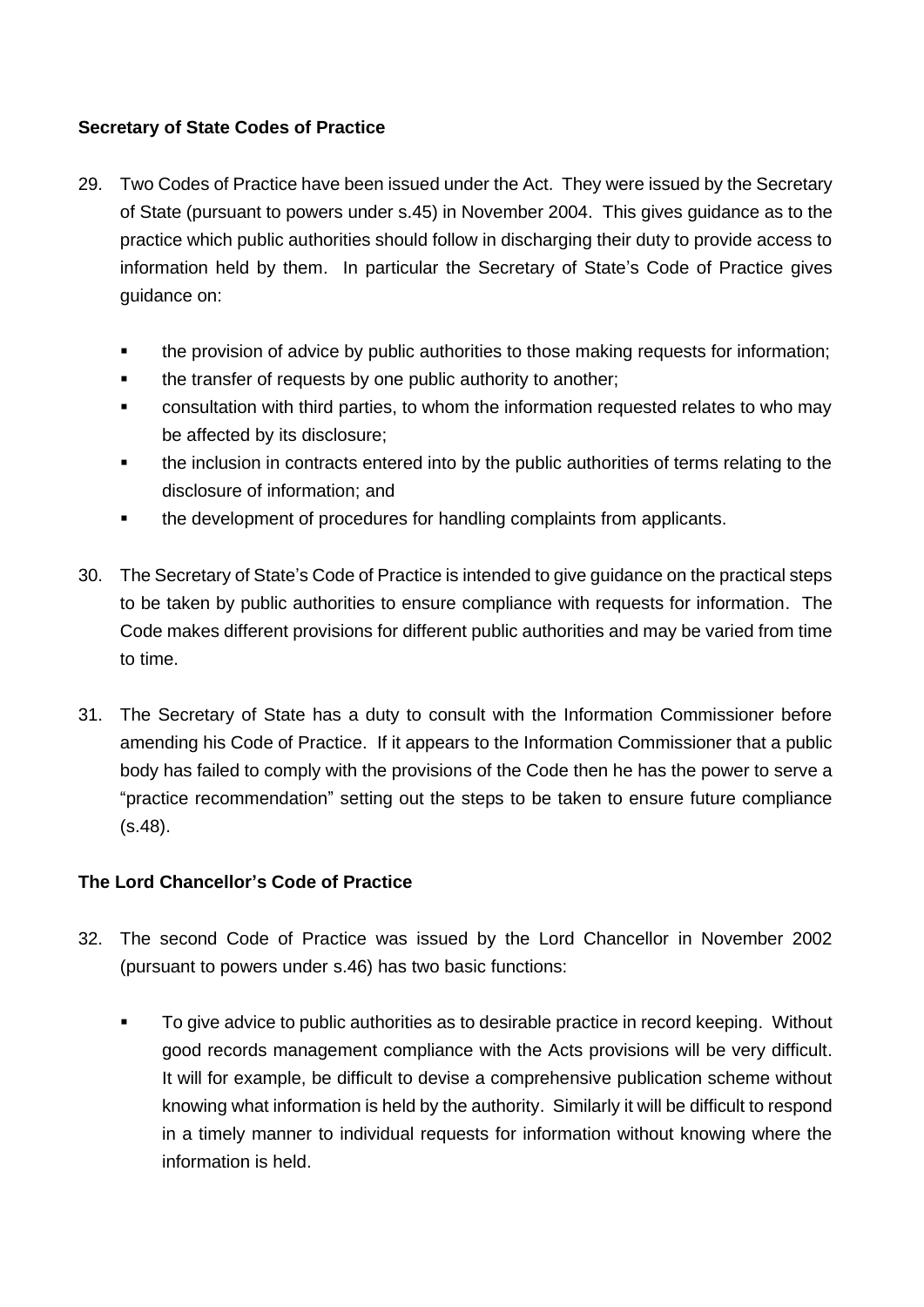- To give public bodies advice on the practices to be followed when transferring records to the Public Records Office in the context of the Act.
- 33. Pursuant to s.47 of the Act, the Information Commissioner's Office has similar duties and powers, as outlined in paragraph 32 above, in relation to the Lord Chancellor's Code (upon which it must also be consulted).

## **The information Commissioner**

- 34. The Information Commissioner is an independent public official reporting directly to Parliament. In respect of Freedom of Information Act, the Commissioner has a duty to:
	- approve / revoke publication schemes;
	- promote good practice:
	- promote public authorities' compliance with the Act:
	- **■** disseminate information and give advice about the Act;
	- assess, with the consent of a public authority, whether a public authority is following good practice; and
	- **•** report annually to Parliament.

#### **Enforcement**

- 35. A person who has made a request for information may apply to the Information Commissioner for a decision as to whether the request has been dealt with by the public authority according to the Act. In response the Information Commissioner may serve a decision notice on the public authority and applicant setting out any steps which the public authority are required in order to comply with their duties (s.50). Pursuant to s.51 and s.52, the Commissioner also has the power to serve information notices and enforcement notices on public authorities.
- 36. In certain circumstances when notices are served, for example, on a government department, or the National Assembly for Wales or a public authority specifically designated by the Secretary of State, the Information Commissioner can issue a decision or enforcement notice requiring disclosure of information in the public interest. However this may be subject to an 'Executive Override'. In such a case the public authority has 20 days from receipt of the notice to obtain a signed certificate from a Cabinet Minister overriding the Information Commissioner's notice (s.53).

#### **Appeals**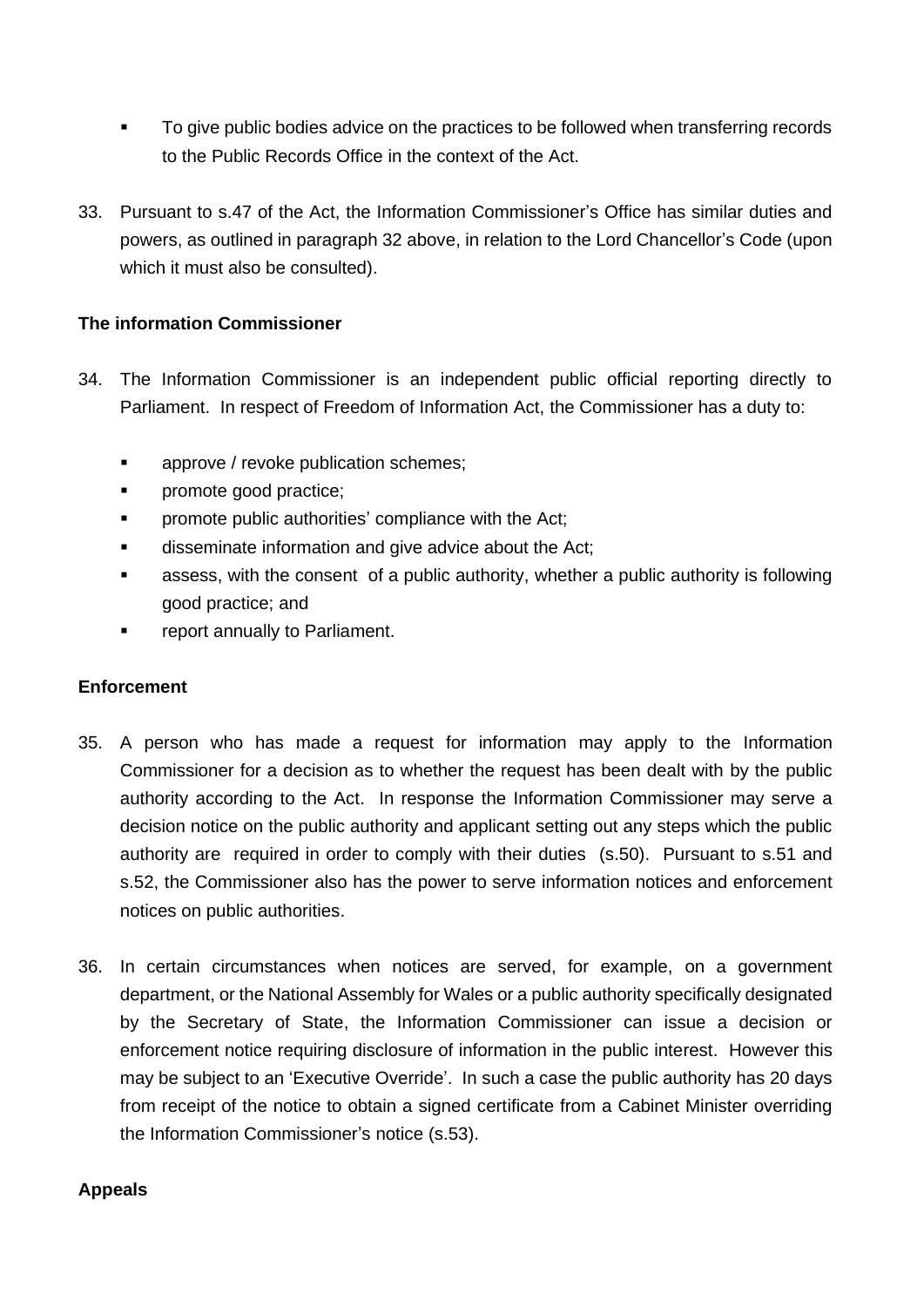- 37. There is no right of appeal against the Ministerial Certificate although it may be possible to mount a Judicial Review claim against the Minister in respect of it. Decision, information and enforcement notices may be appealed to the independent Information Tribunal (s.57). When serving a notice of any kind, the Commissioner must at the same time explain the appeals mechanism.
- 38. Where a notice has been served earlier, the complainant or the public authority may appeal to the Information Tribunal which may uphold, overturn or vary the notice (s.58). Appeals to the High Court against any decisions of the Tribunal may be made by any party to the appeal (s.59).

#### **Freedom of Information and Data Protection**

- 39. As explained in paragraph 7 of this note, the Freedom of Information Act 2000 extends access rights which already exist under the Data Protection Act 1998. A request by an individual for information about him/herself will be exempt under the Freedom of Information Act and will continue to be handled as a 'subject access request' under the Data Protection Act. In certain circumstances such a request may involve the release of associated third party information.
- 40. Where an applicant specifically requests information about a third party, the request falls within the remit of the Freedom of Information Act. However, the authority must apply the Data Protection Principles (see Legal Topic Note No.38) when considering the disclosure of information relating to living individuals. An authority must not release third party information, if to do so would mean breaching one of the above principles.